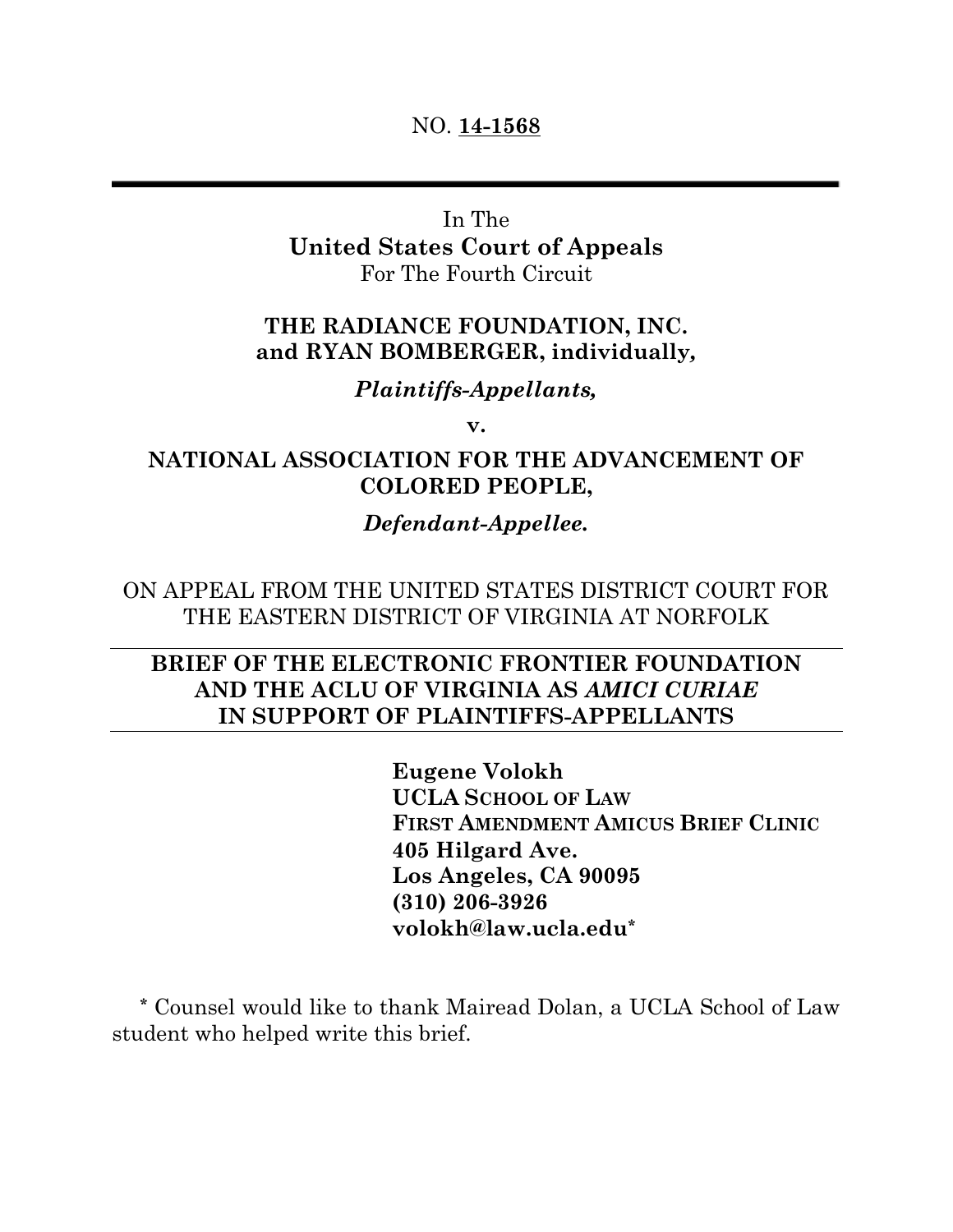## **RULE 26.1 DISCLOSURE STATEMENT**

*Amici curiae* Electronic Frontier Foundation and the ACLU of Virginia are § 501(c)(3) nonprofit corporations, have no parent companies, and no person or entity owns them or any part of them.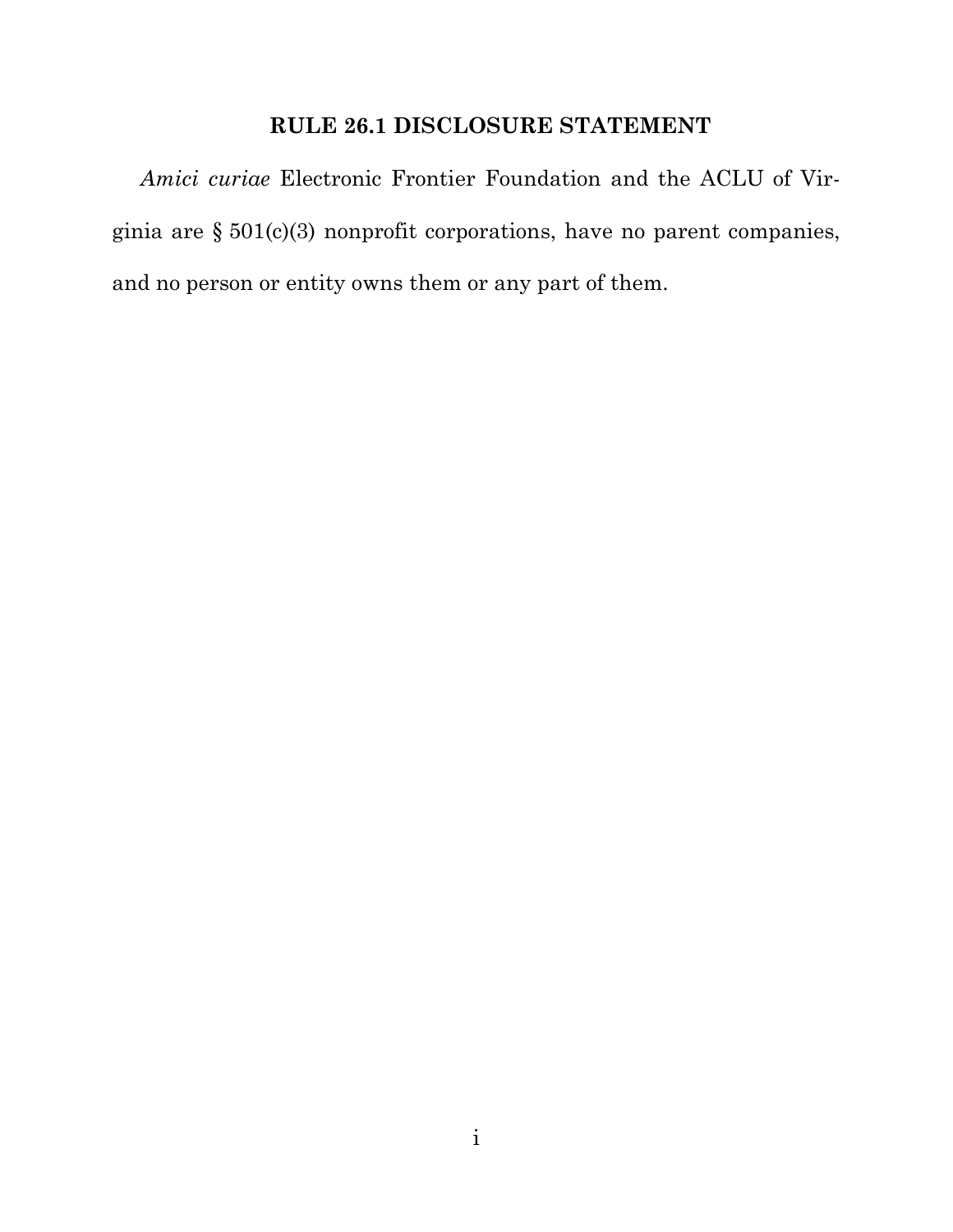# **TABLE OF CONTENTS**

| Ι.  | Radiance's Use of the Term "NAACP" in an Article Title Was |                                                                                                               |  |  |  |
|-----|------------------------------------------------------------|---------------------------------------------------------------------------------------------------------------|--|--|--|
| II. | Radiance's Use of the Term "NAACP" in an Article Title Was |                                                                                                               |  |  |  |
|     | A.                                                         | Radiance's Speech Was a "Noncommercial Use" and Thus<br>Expressly Exempted from Trademark Dilution Actions 14 |  |  |  |
|     | B.                                                         | Radiance's Speech Was Not Actionable Dilution Because It<br>Was Exempted Commentary and Criticism 17          |  |  |  |
|     |                                                            |                                                                                                               |  |  |  |
|     |                                                            |                                                                                                               |  |  |  |
|     |                                                            |                                                                                                               |  |  |  |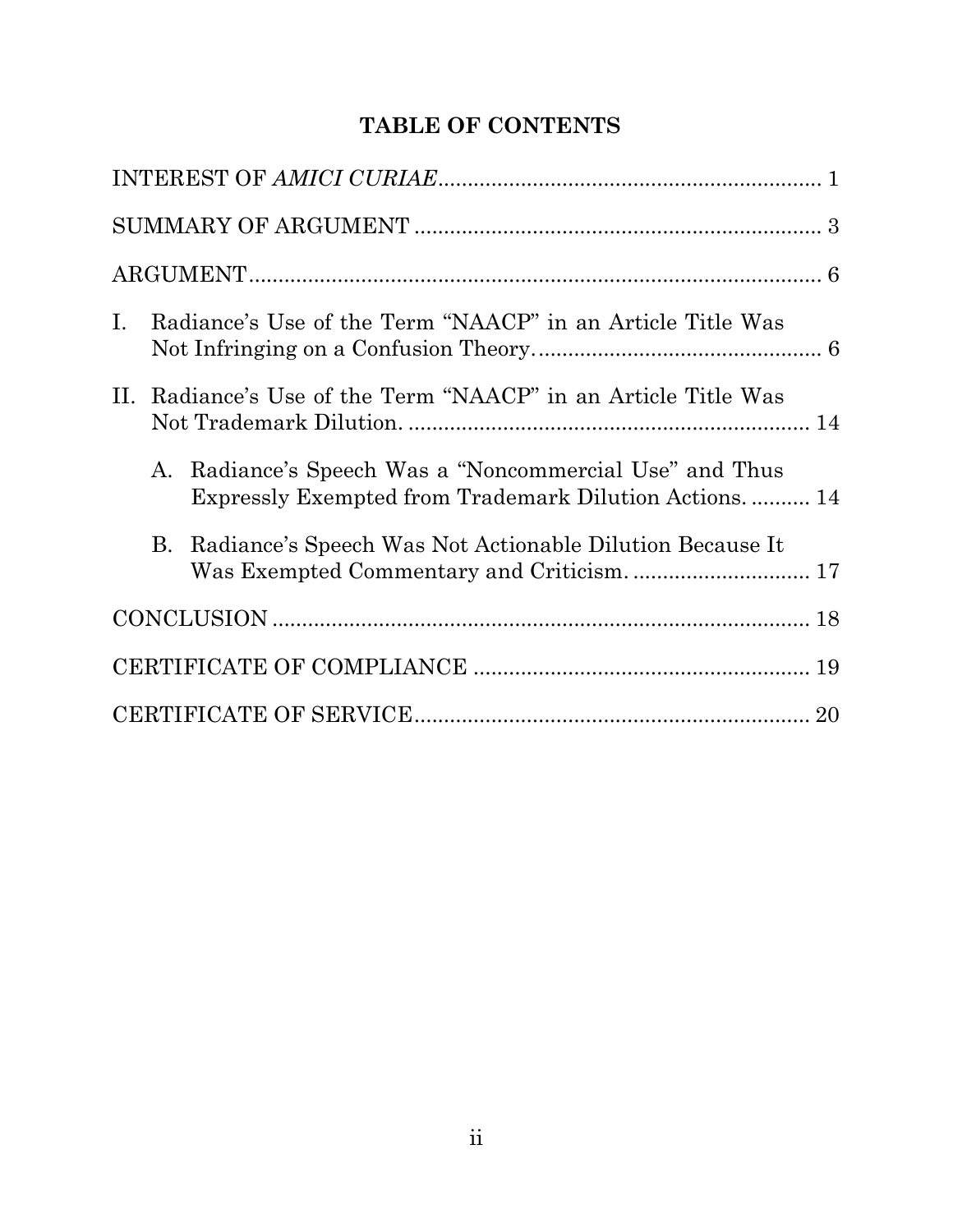# **TABLE OF AUTHORITIES**

# **Cases**

| E.S.S. Entertainment 2000, Inc. v. Rock Star Videos, Inc.,                                                                                             |  |
|--------------------------------------------------------------------------------------------------------------------------------------------------------|--|
| <i>Harper &amp; Row, Publishers, Inc. v. Nation Enters., 471 U.S.</i>                                                                                  |  |
| Lamparello v. Falwell, 420 F.3d 309 (4th Cir. 2005)  15, 16                                                                                            |  |
| Mattel, Inc. v. MCA Records, Inc., 296 F.3d 894 (9th Cir.                                                                                              |  |
| People for Ethical Treatment of Animals v. Doughney, 263                                                                                               |  |
| Radiance Found., Inc. v. Nat'l Ass'n for the Advancement of                                                                                            |  |
|                                                                                                                                                        |  |
| <b>Statutes</b>                                                                                                                                        |  |
|                                                                                                                                                        |  |
|                                                                                                                                                        |  |
|                                                                                                                                                        |  |
| <b>Other Sources</b>                                                                                                                                   |  |
| <i>Anti-Christian Lawyers Union, Nov. 16, 2005, http://neo-</i><br>contastic.blogspot.com/2005/11/anti-christian-lawyers-                              |  |
| Chris Williams, The NRA Stands for Next Rifle Assault, The<br>Huffington Post, Jan. 17, 2013,<br>http://www.huffingtonpost.com/chris-williams/the-nra- |  |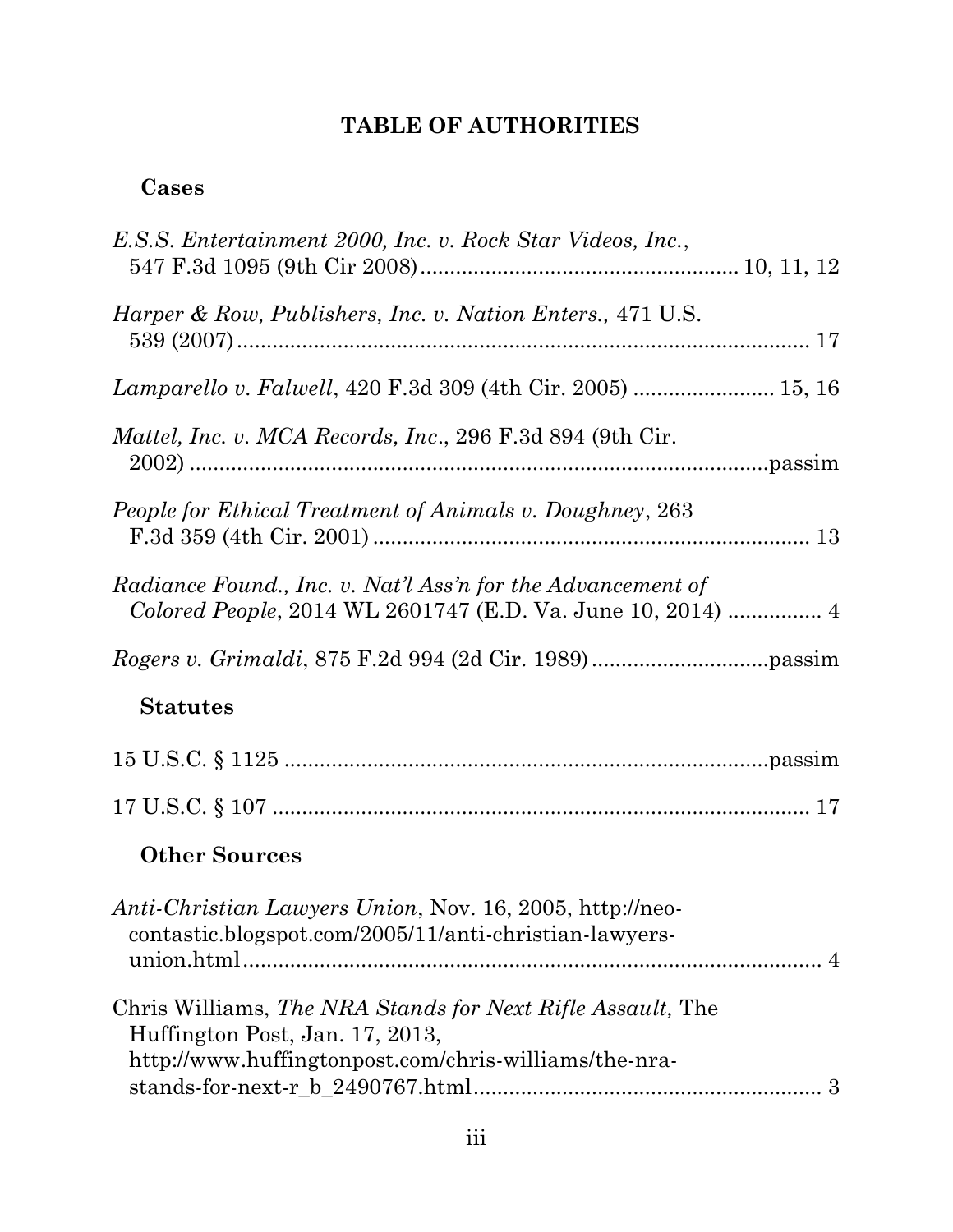| Ed Brayton, The Anti-Christian Lawyers Union, Dispatches<br>from the Creation Wars, May 30, 2008, http://scienceblogs.                                                          |  |
|---------------------------------------------------------------------------------------------------------------------------------------------------------------------------------|--|
| Michael J. McCoy, NRA: The National Republican                                                                                                                                  |  |
| ROSEMARIE OSTLER, SLINGING MUD: RUDE NICKNAMES,<br>SCURRILOUS SLOGANS, AND INSULTING SLANG FROM TWO                                                                             |  |
| Ruben Navarrette Jr., Biggest Story Never Told Is Latinos<br><i>Missing from the Media, CONTRA COSTA TIMES, Aug. 24,</i>                                                        |  |
| Ryan Bomberger, NAACP: National Association for the<br><i>Abortion of Colored People, Jan. 16, 2013, http://www.</i><br>lifenews.com/2013/01/16/naacp-national-association-for- |  |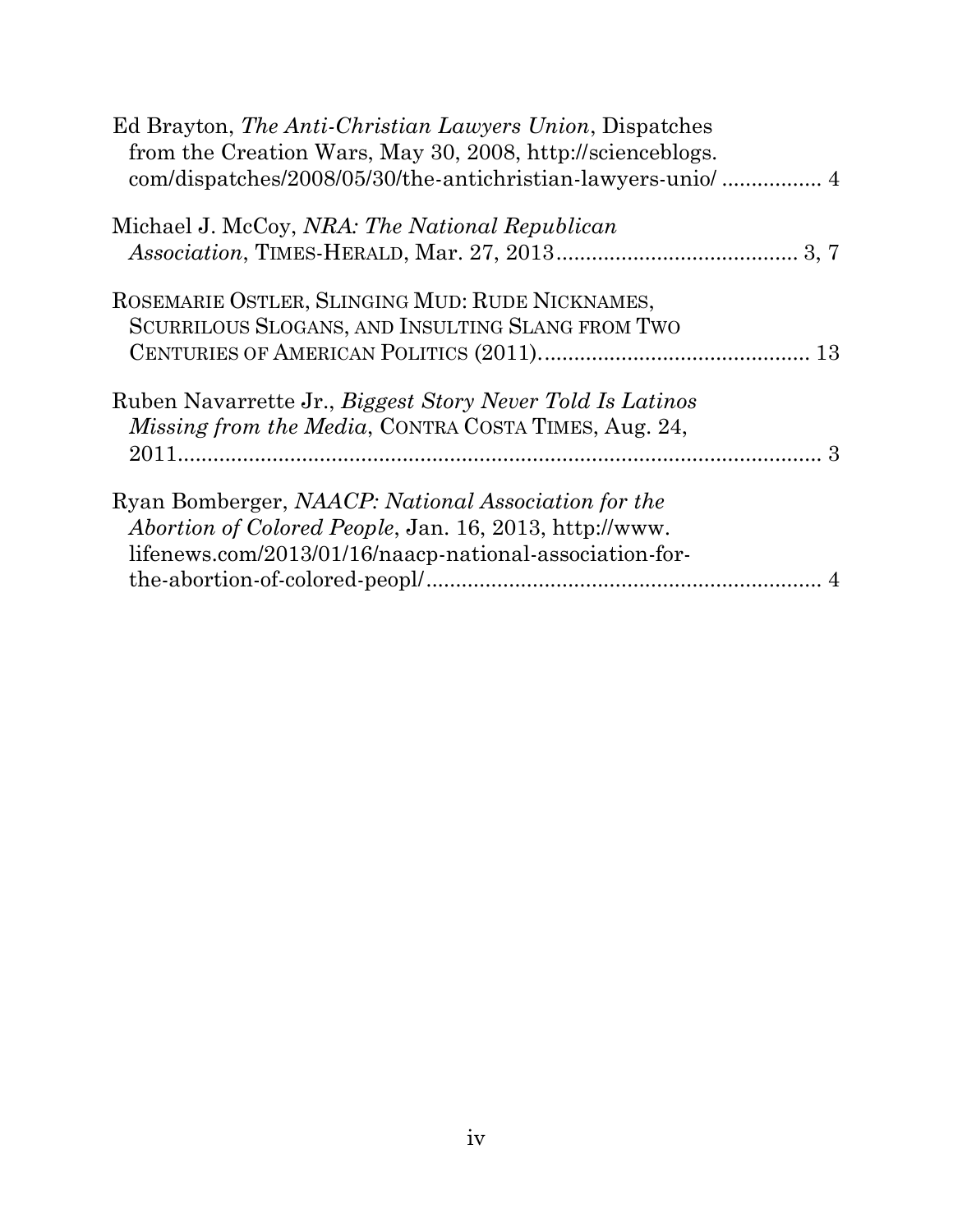#### **INTEREST OF** *AMICI CURIAE*

<span id="page-5-0"></span>The Electronic Frontier Foundation ("EFF") is a nonprofit public advocacy organization devoted to preserving civil liberties in the digital realm. Founded in the nascent days of the modern Internet, EFF uses the skills of lawyers, policy analysts, activists, and technologists to promote Internet freedom, primarily through impact litigation in the American legal system. EFF has no position on the controversy over abortion.

EFF views the protections provided by the First Amendment as vital to the promotion of a robustly democratic society. This case is of special interest to EFF because incautiously defined intellectual property rights improperly restrict speech that should receive full First Amendment protections. It is thus important that the Lanham Act not be interpreted in a way that erodes long-standing First Amendment freedoms.<sup>1</sup>

<sup>1</sup> No party or party's counsel has authored this brief in whole or in part, or contributed money that was intended to fund preparing or submitting the brief. No person has contributed money that was intended to fund preparing or submitting the brief, except that UCLA School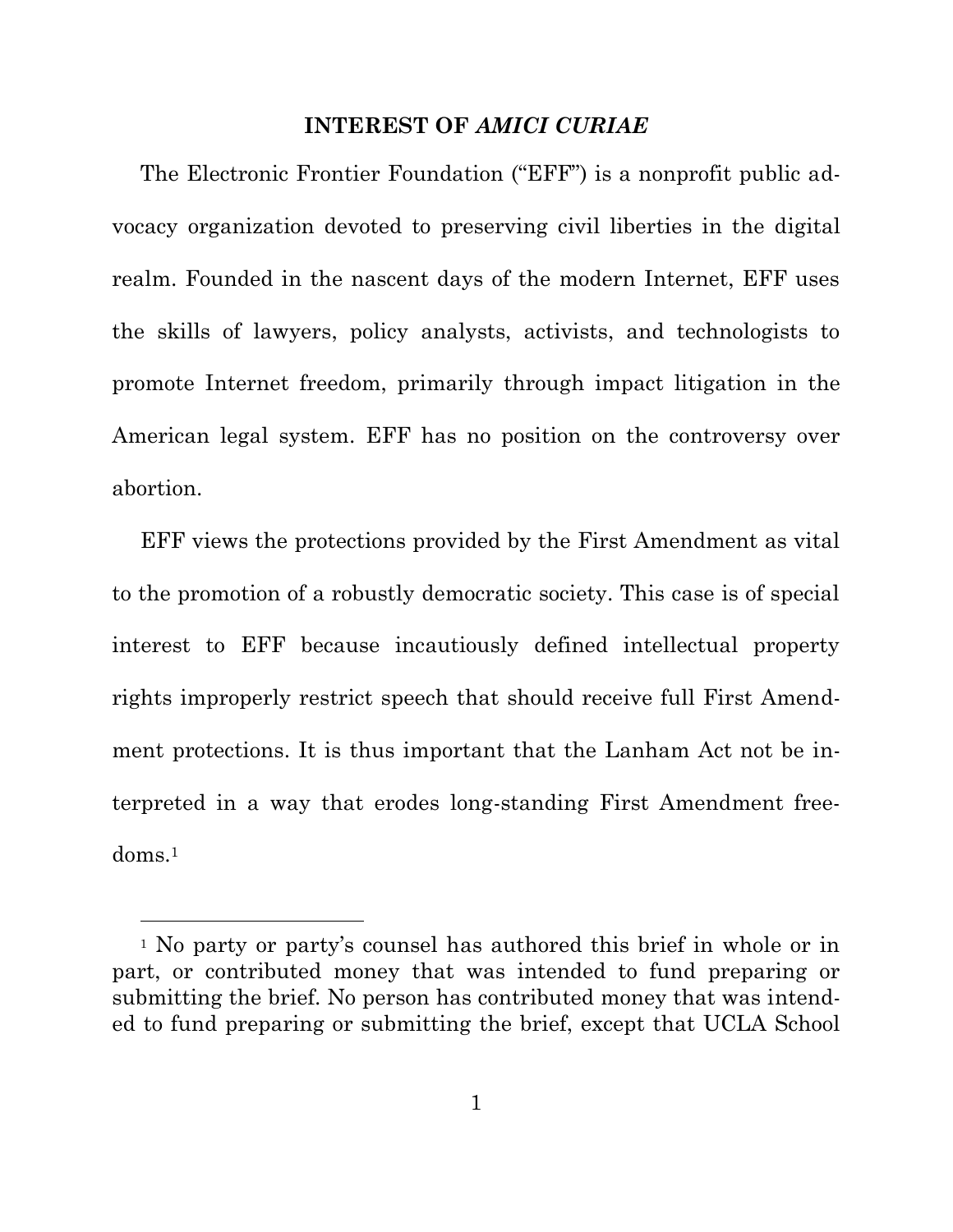The American Civil Liberties Union of Virginia, Inc. is the state affiliate of the American Civil Liberties Union ("ACLU"), a nationwide, nonprofit, non-partisan organization with more than 500,000 members dedicated to defending the principles of liberty and equality embodied in the Constitution and the nation's civil rights laws.

Among the top priorities of the ACLU is the defense of the freedom of speech guaranteed by the First Amendment. The ACLU generally strongly supports the NAACP, and its mission of racial justice. The ACLU also vigorously defends reproductive freedom, including a woman's right to choose an abortion. But despite its disagreement with the speech of Radiance Foundation, the ACLU of Virginia joins this brief in support of Radiance because it believes that the right to parody prominent organizations like the NAACP (and the ACLU) is an essential element of the freedom of speech.

 $\overline{a}$ 

of Law paid the expenses involved in filing this brief. All parties have consented to the filing of this brief.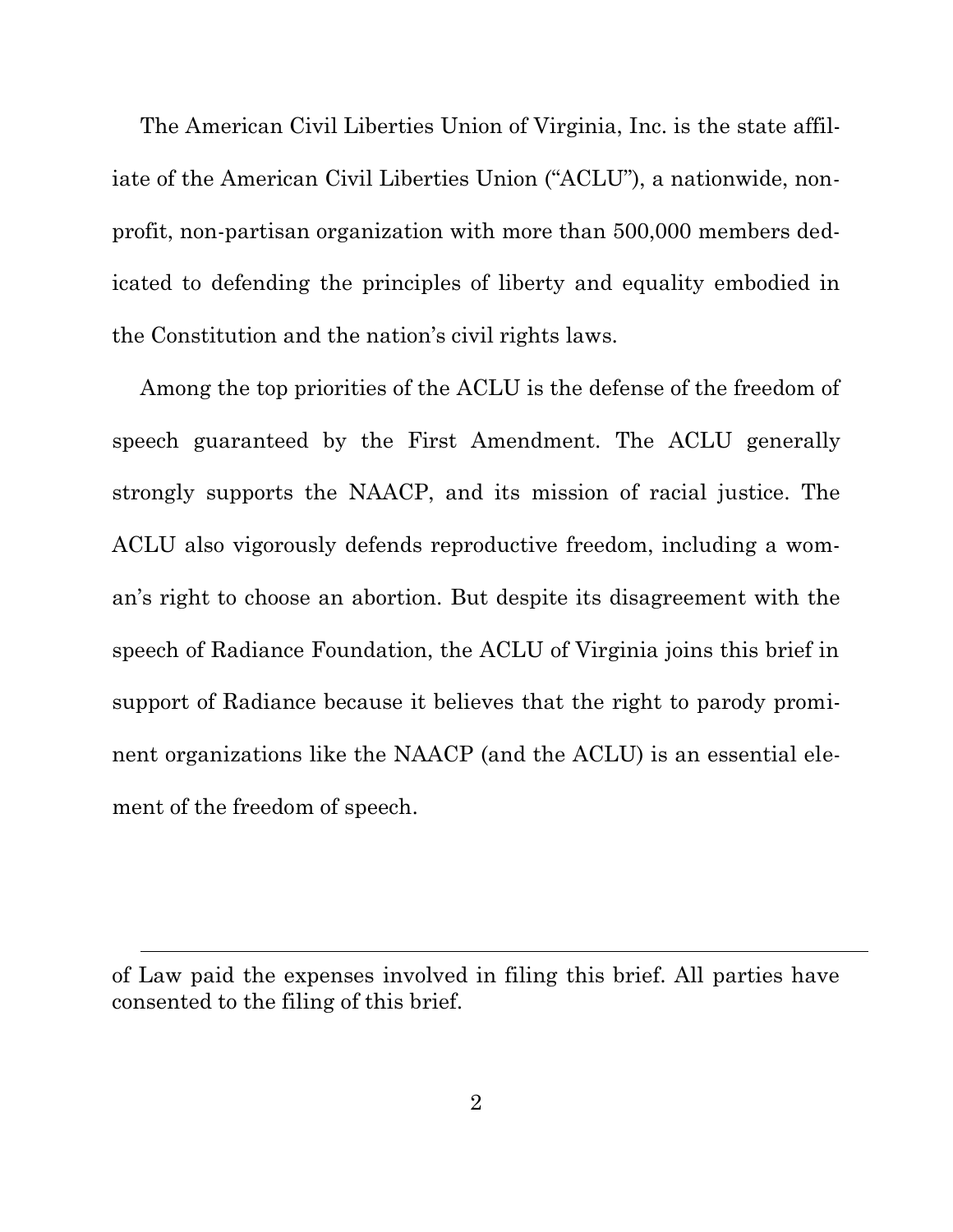#### **SUMMARY OF ARGUMENT**

<span id="page-7-0"></span>People often use the names of organizations, celebrities, and trademarked products, to comment on them, critique them, parody them, review their work, and more. A director might make a movie about fictional dancers who imitate Fred Astaire and Ginger Rogers, and call it "Ginger and Fred."<sup>2</sup> A musical group might write a song mocking Barbie and call it "Barbie Girl."<sup>3</sup>

Some might condemn the NRA by saying that it stands for "Next Rifle Assault" or "National Republican Association." <sup>4</sup> Others might criticize NBC by saying that it stands for "Nothing But Caucasians,"<sup>5</sup> or the

<sup>2</sup> *Rogers v. Grimaldi*, 875 F.2d 994 (2d Cir. 1989).

<sup>3</sup> *Mattel, Inc. v. MCA Records, Inc*., 296 F.3d 894 (9th Cir. 2002).

<sup>4</sup> Chris Williams, *The NRA Stands for Next Rifle Assault,* The Huffington Post, Jan. 17, 2013, http://www.huffingtonpost.com/chriswilliams/the-nra-stands-for-next-r\_b\_2490767.html; Michael J. McCoy, *NRA: The National Republican Association*, TIMES-HERALD, Mar. 27, 2013.

<sup>5</sup> Ruben Navarrette Jr., *Biggest Story Never Told Is Latinos Missing from the Media*, CONTRA COSTA TIMES, Aug. 24, 2011.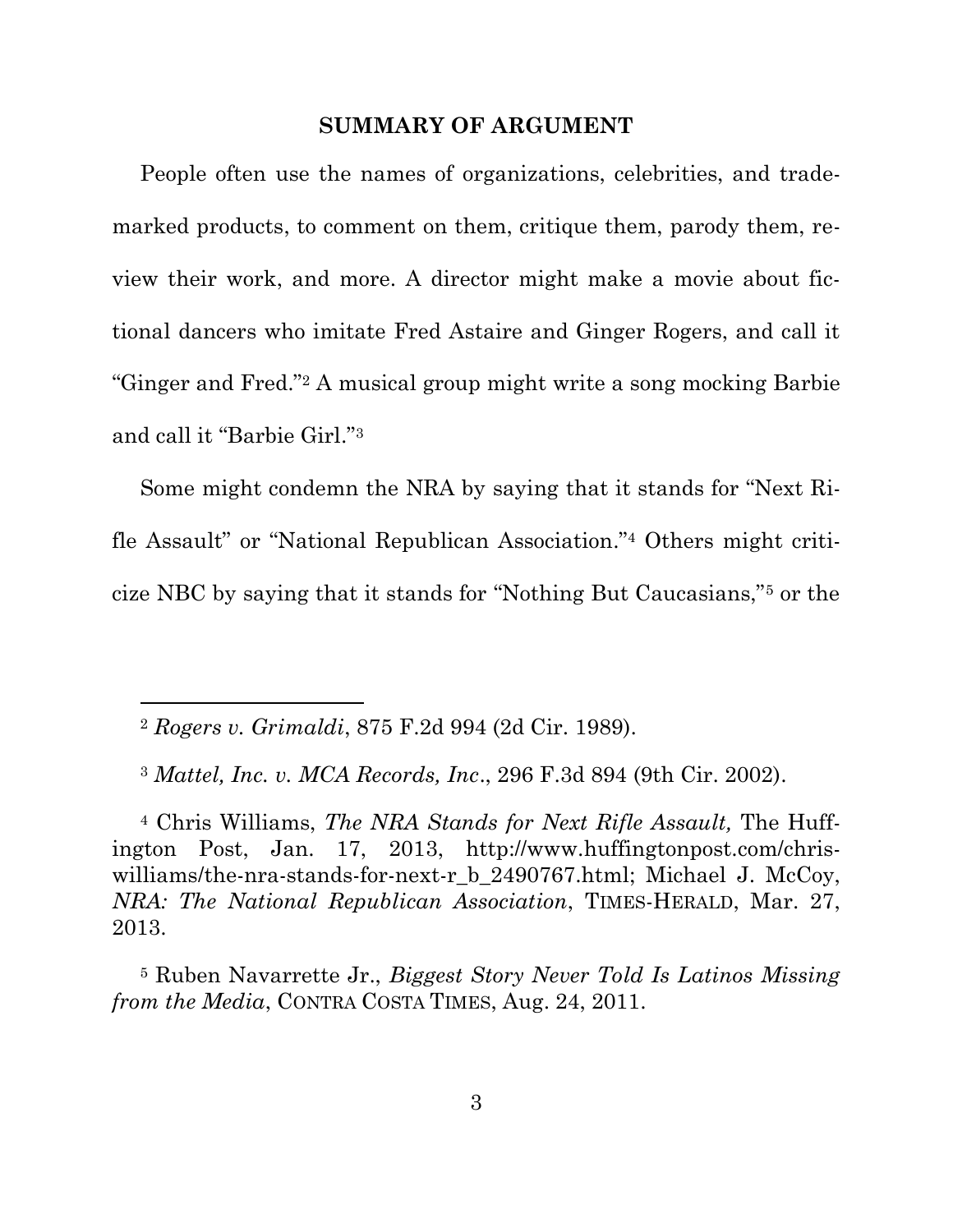ACLU by saying that it stands for "Anti-Christian Lawyers Union." 6 Still others might do what Radiance did here: criticize the NAACP by saying that it stands for "National Association for the Abortion of Colored People," <sup>7</sup> on the theory that the NAACP "has publicly supported Planned Parenthood numerous times," has "fought to prevent the abortion chain from being defunded while simultaneously fighting to ensure a massive influx of funding for its beloved ally (and annual convention sponsor)," and has otherwise allied itself with Planned Parenthood.<sup>8</sup>

Courts have recognized that such speech is constitutionally protected, even when there is a risk that some people might be briefly confused

 $\overline{a}$ 

<sup>6</sup> Neo-Con\* Tastic, *Anti-Christian Lawyers Union*, Nov. 16, 2005, http://neo-contastic.blogspot.com/2005/11/anti-christian-lawyersunion.html; Ed Brayton, *The Anti-Christian Lawyers Union*, Dispatches from the Creation Wars, May 30, 2008, http://scienceblogs.com/ dispatches/2008/05/30/the-antichristian-lawyers-unio/ (sarcastically referring to this decoding in a post that stresses that the ACLU actually protects the rights of Christians).

<sup>7</sup> *Radiance Found., Inc. v. Nat'l Ass'n for the Advancement of Colored People*, 2014 WL 2601747 (E.D. Va. June 10, 2014).

<sup>8</sup> Ryan Bomberger, *NAACP: National Association for the Abortion of Colored People*, Jan. 16, 2013, http://www.lifenews.com/2013/01/16/ naacp-national-association-for-the-abortion-of-colored-peopl/.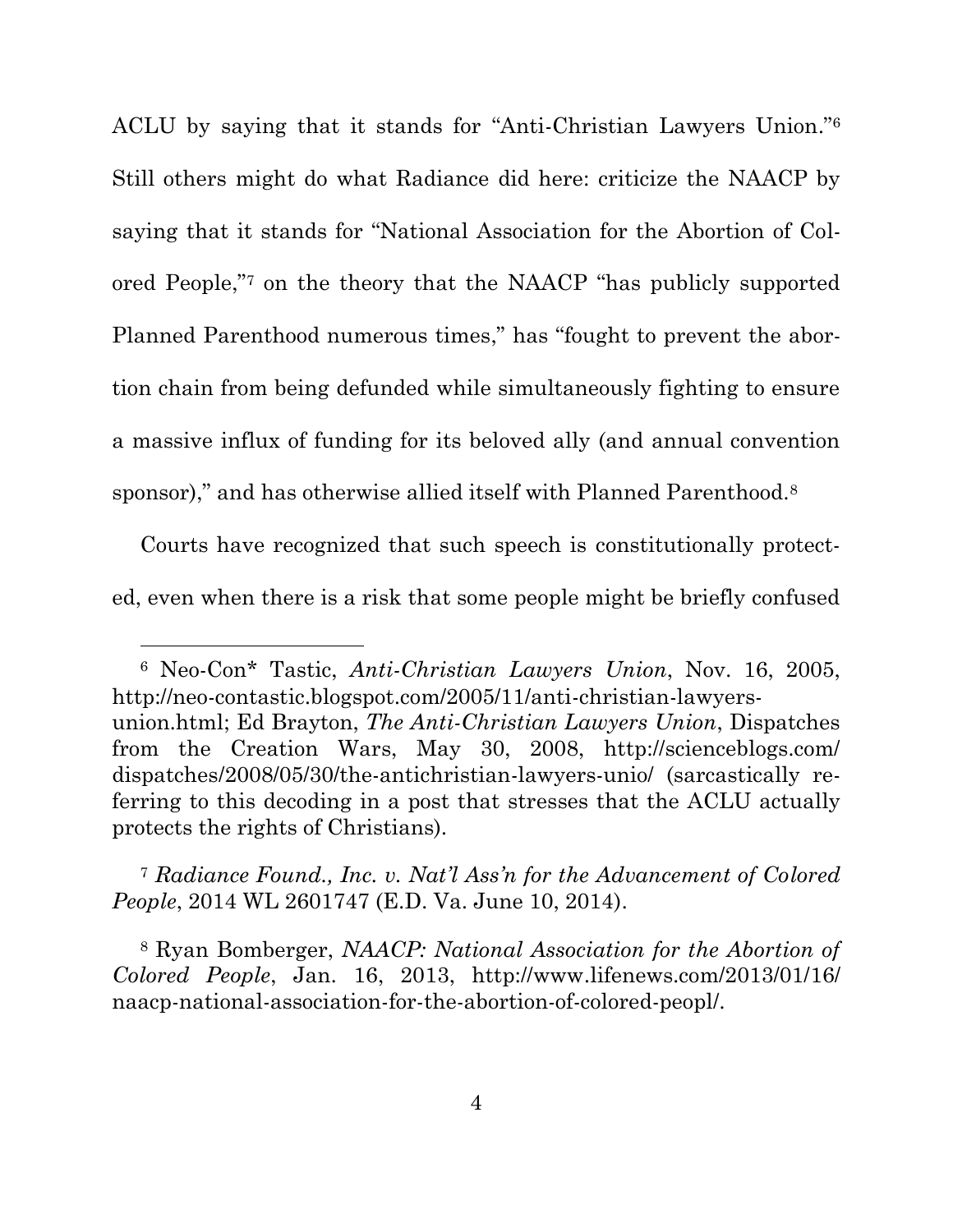about the source of the speech. *Rogers v. Grimaldi*, 875 F.2d 994 (2d Cir. 1989), and *Mattel, Inc. v. MCA Records, Inc*., 296 F.3d 894 (9th Cir. 2002), for instance, held that using a trademark in an artistic or political work's title does not violate the Lanham Act unless the use "has no . . . relevance to the underlying work whatsoever." *Rogers*, 875 F.2d at 999; *Mattel,* 296 F.3d at 902. The risk of some consumer confusion, the courts concluded, cannot outweigh the speaker's First Amendment right to freedom of expression. Likewise, Radiance's criticism of the NAACP contained in post titles is constitutionally protected.

Such uses of trademarks also do not constitute trademark dilution. Title 15 U.S.C. § 1125(c)(3) expressly excludes "noncommercial use[s] of a mark" from the dilution cause of action; as *Mattel* noted, this exclusion protects all uses other than "commercial speech" (*i.e.*, commercial advertising). *Mattel*, 296 F.3d at 905-06. That the *Barbie Girl* song involved in *Mattel* was aimed at making money did not make it a "commercial use" for dilution law purposes. Similarly, that Radiance's Web site is aimed partly at making money—a property the site shares with nearly all newspapers, magazines, books, movies, and other fully pro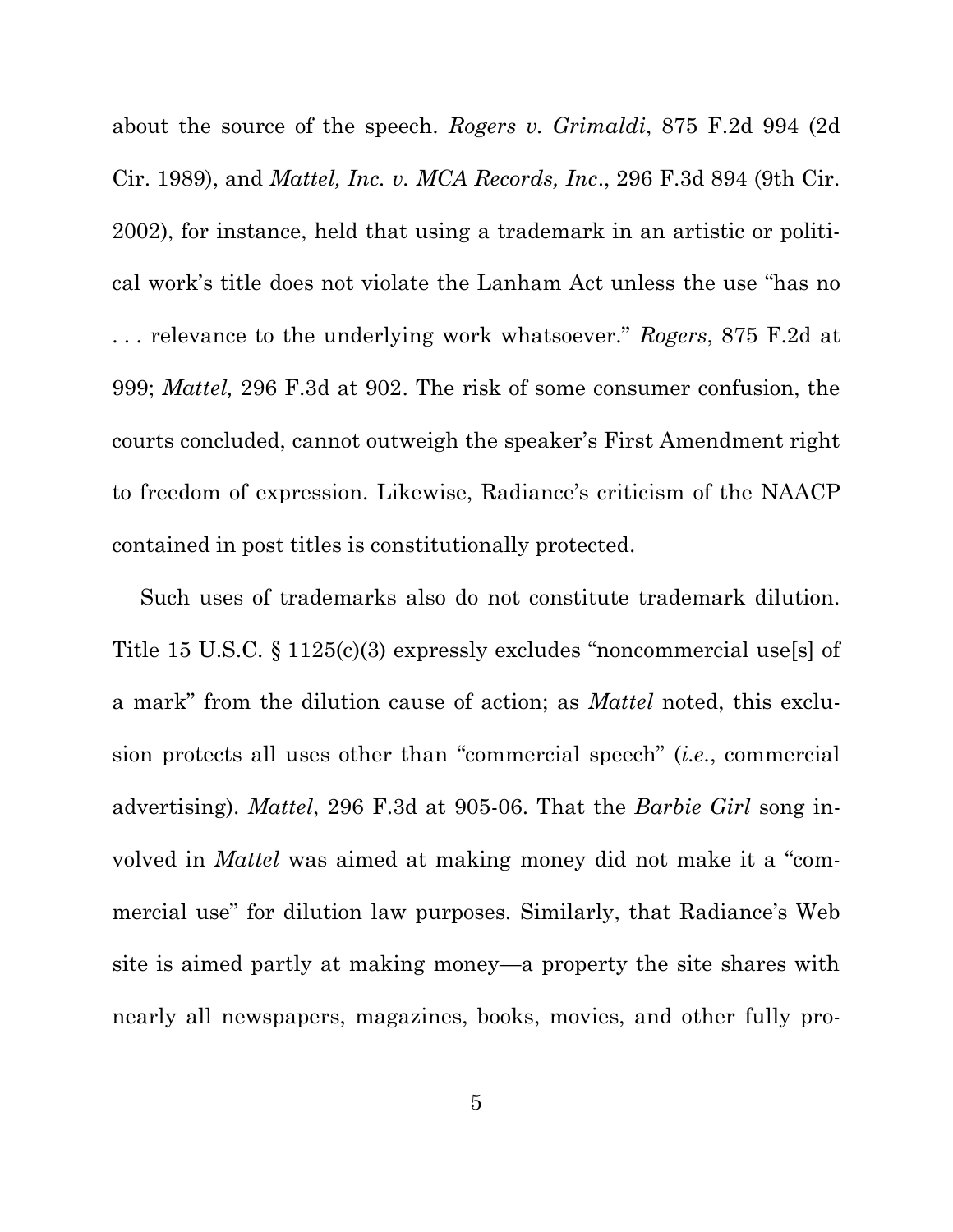tected materials—does not make Radiance's political commentary "[c]ommercial use of a mark" under  $\S 1125(c)(3)$ .

The district court therefore erred in accepting the NAACP's trademark infringement and trademark dilution theories. *Amici* ask this Court to reverse and to hold that Radiance should have been granted a declaratory judgment that its posts were not infringing.

#### **ARGUMENT**

## <span id="page-10-1"></span><span id="page-10-0"></span>**I. Radiance's Use of the Term "NAACP" in an Article Title Was Not Infringing on a Confusion Theory.**

In talking about people, organizations, and products—including talking about them using speech that makes the speaker money—critics and commentators often use trademarks, sometimes in ways that mock or condemn the target. Such speech might also include statements that are facetious, but that help convey the desired message. NRA, the initials of the pro-gun-rights group, actually stand for National Rifle Association, but the mocking label "the National Republican Association"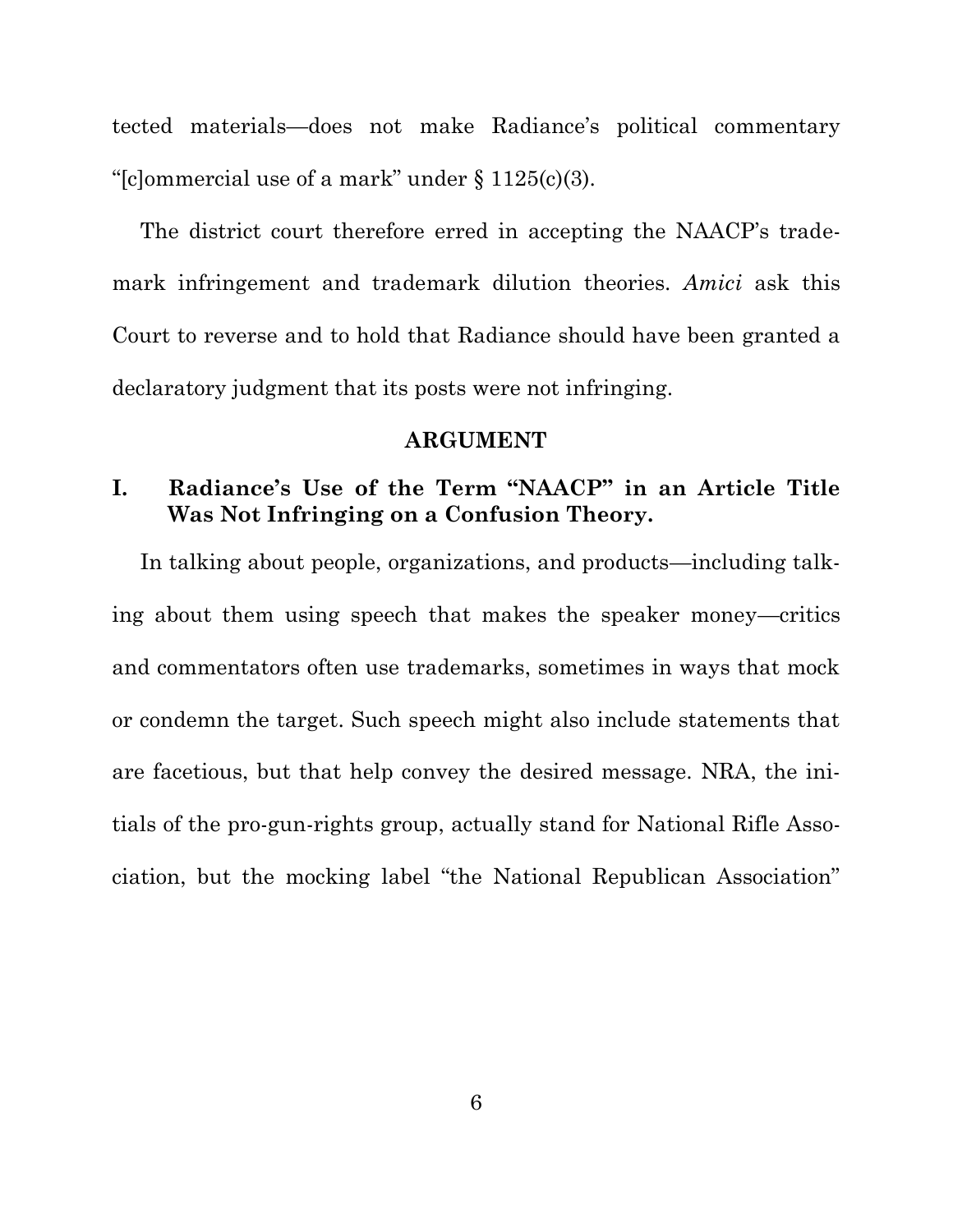helps the critic express what he views as the organization's true nature. 9

Such uses of a name might sometimes briefly confuse a handful of listeners. A reader unfamiliar with the organization may mistakenly believe that NRA indeed stands for "National Republican Association," that the ACLU indeed stands for the "Anti-Christian Lawyers Union," or that the NAACP is indeed endorsing the abortion of African Americans. But the law cannot undermine the freedom of speech simply because a few people make a mistake.

*Rogers v. Grimaldi*, 875 F.2d 994 (2d Cir. 1989), and *Mattel, Inc. v. MCA Records, Inc*., 296 F.3d 894 (9th Cir. 2002), make clear that such uses of trademarks in titles are not actionable even when some viewers are likely to be confused. In *Rogers*, a filmmaker was sued by Ginger Rogers for his use of the film title "Ginger and Fred." The film was not about Rogers and her film partner, Fred Astaire, but about two other dancers who imitated the duo onstage. *Id.* at 996-97*.*

 $\overline{a}$ 

<sup>9</sup> Michael J. McCoy, *NRA: The National Republican Association*, TIMES-HERALD, Mar. 27, 2013.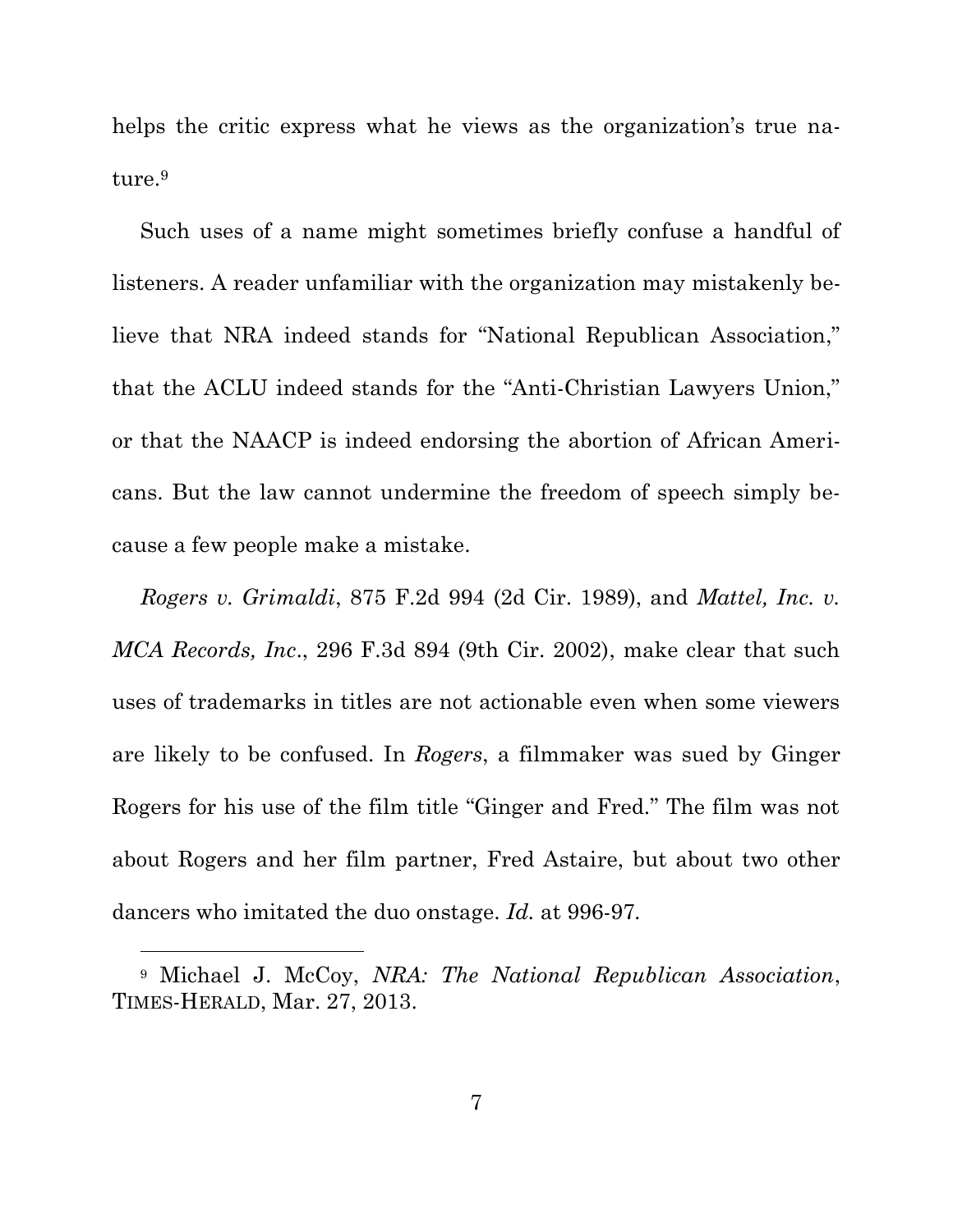Rogers argued that potential viewers might well be confused by the reference, and might mistakenly believe that Rogers or Astaire had endorsed the film. *Id*. And indeed it is possible that some viewers might have bought tickets to the film because they believed it to be so endorsed, or at least more directly connected to Rogers' and Astaire's lives.

Yet despite survey evidence showing likely confusion and evidence of actual confusion, *Rogers*, 875 F.2d at 1001, the court found that the defendant had not violated the Lanham Act. *Id.* at 997. The court held that, "in the context of allegedly misleading titles using a celebrity's name," there is no Lanham Act violation "unless the title has no artistic relevance to the underlying work whatsoever, or, if it has some relevance, unless the title explicitly misleads as to the source or content of the work." *Id.* at 999. And the court concluded that, as to *Ginger and Fred*, "the consumer interest in avoiding deception is too slight to warrant application of the Lanham Act." *Id*. at 1000.

The *Rogers* approach was adopted by *Mattel, Inc. v. MCA Records, Inc*., 296 F.3d 894 (9th Cir. 2002), which dealt with a Lanham Act claim based on a musical group's song called "Barbie Girl." Mattel, the owner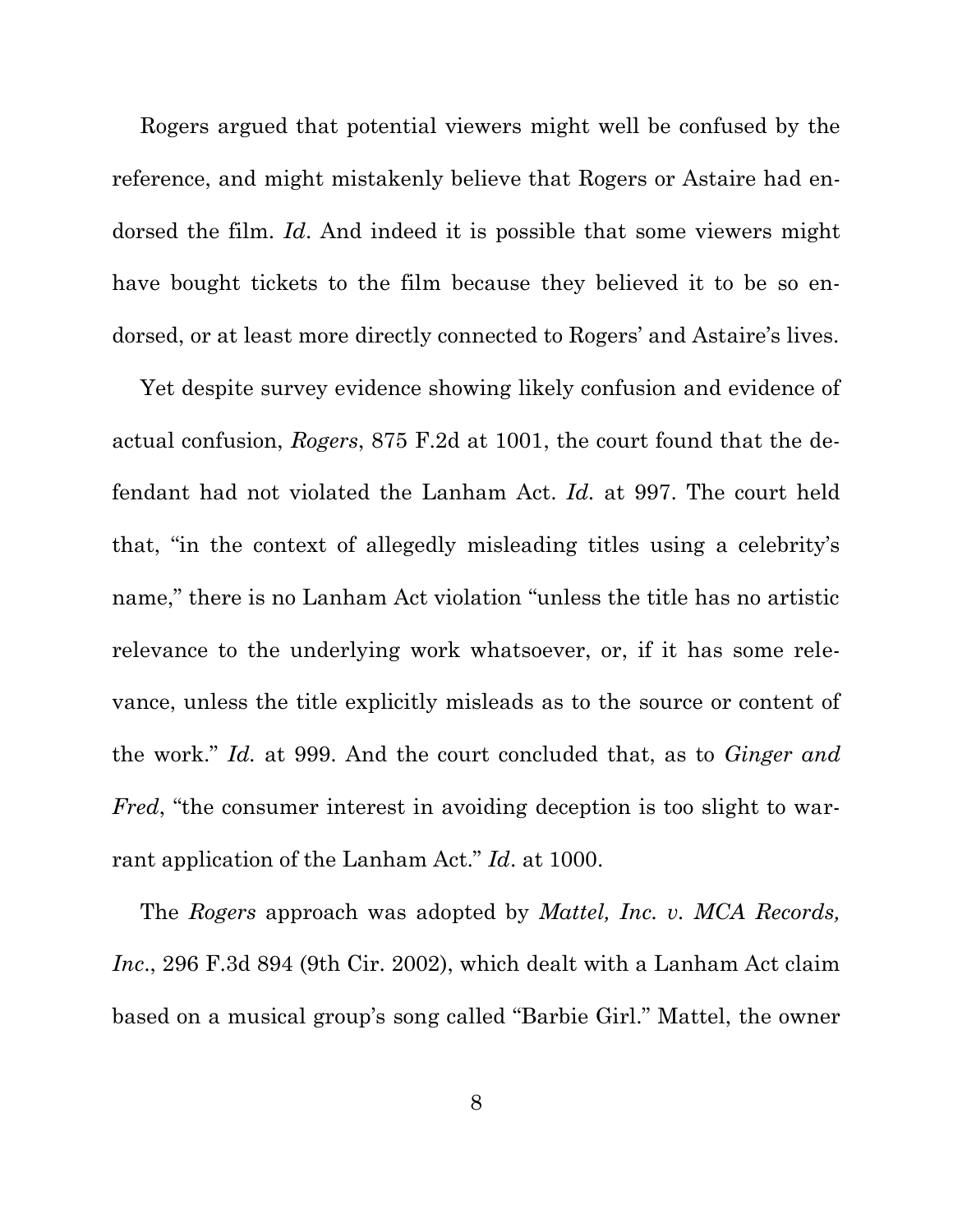of the "Barbie" trademark, sued the record company for trademark dilution and infringement. The court disagreed, concluding that, "when a trademark owner asserts a right to control how we express ourselves," "applying the traditional test fails to account for the full weight of the public's interest in free expression." *Id.* at 900.

And the court concluded that letting trademark claims trump free speech rights was especially inappropriate when the use was a title. "A title is designed to catch the eye and to promote the value of the underlying work. Consumers expect a title to communicate a message about the book or movie, but they do not expect it to identify the publisher or producer." *Id.* at 902. Therefore, the court held, "literary titles do not violate the Lanham Act 'unless the title has no artistic relevance to the underlying work whatsoever, or, if it has some artistic relevance, unless the title explicitly misleads as to the source or the content of the work.'" *Id.* (quoting *Rogers,* 875 F.2d at 999). The court concluded that the use of "Barbie" in the title was not enough to satisfy the "explicitly misleads as to the source or the content" test; "if this were enough to satisfy this prong of the *Rogers* test, it would render *Rogers* a nullity." *Id.* at 902.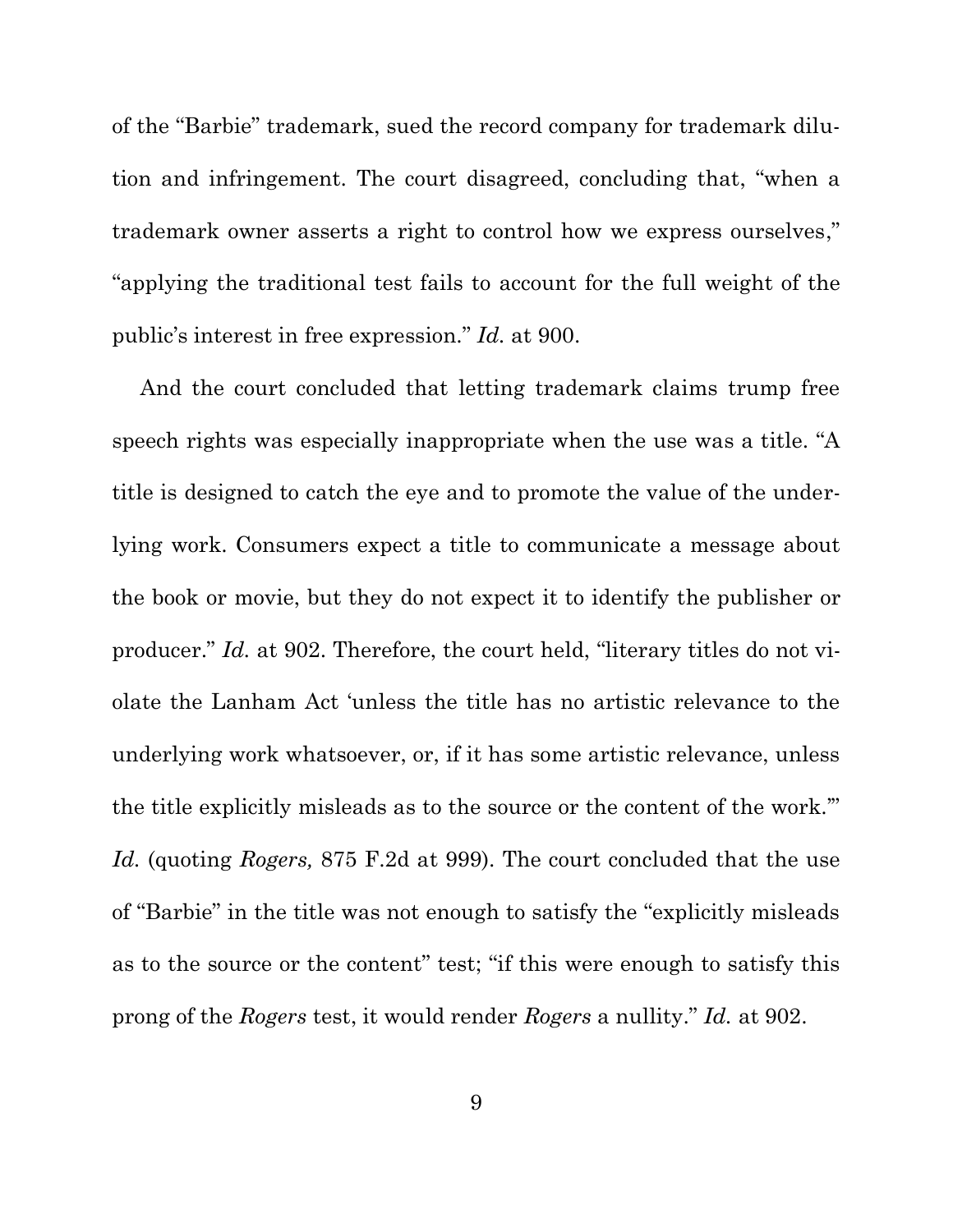As in *Mattel*, Radiance used a trademarked term in the course of criticizing it. The trademark was used in the title of a work and was directly related to the article itself. Just as "[t]he song [*Barbie Girl*] does not rely on the Barbie mark to poke fun at another subject but targets Barbie herself," *Mattel*, 296 F.3d at 901, so the Radiance articles did not rely on the NAACP mark to criticize another subject, but targeted the NAACP itself. As in *Mattel*, there is the possibility that some people might be confused by the title's reference. But, as *Mattel* and *Rogers* show*,* that possibility cannot suffice to trump Radiance's First Amendment rights, given the importance of the right to refer to, comment on, or criticize famous organizations, people, and products.

*E.S.S*. *Entertainment 2000, Inc. v. Rock Star Videos, Inc.*, 547 F.3d 1095 (9th Cir 2008), likewise followed the *Rogers* test. In *E.S.S. Entertainment*, a video game set in East Los Angeles portrayed a strip club that was clearly representative of the plaintiff's club; the club owner sued the video game creator for trademark infringement.

As in *Mattel* and *Rogers*, the court concluded that artistic or political use of a trademark will not violate the Lanham Act so long as "the level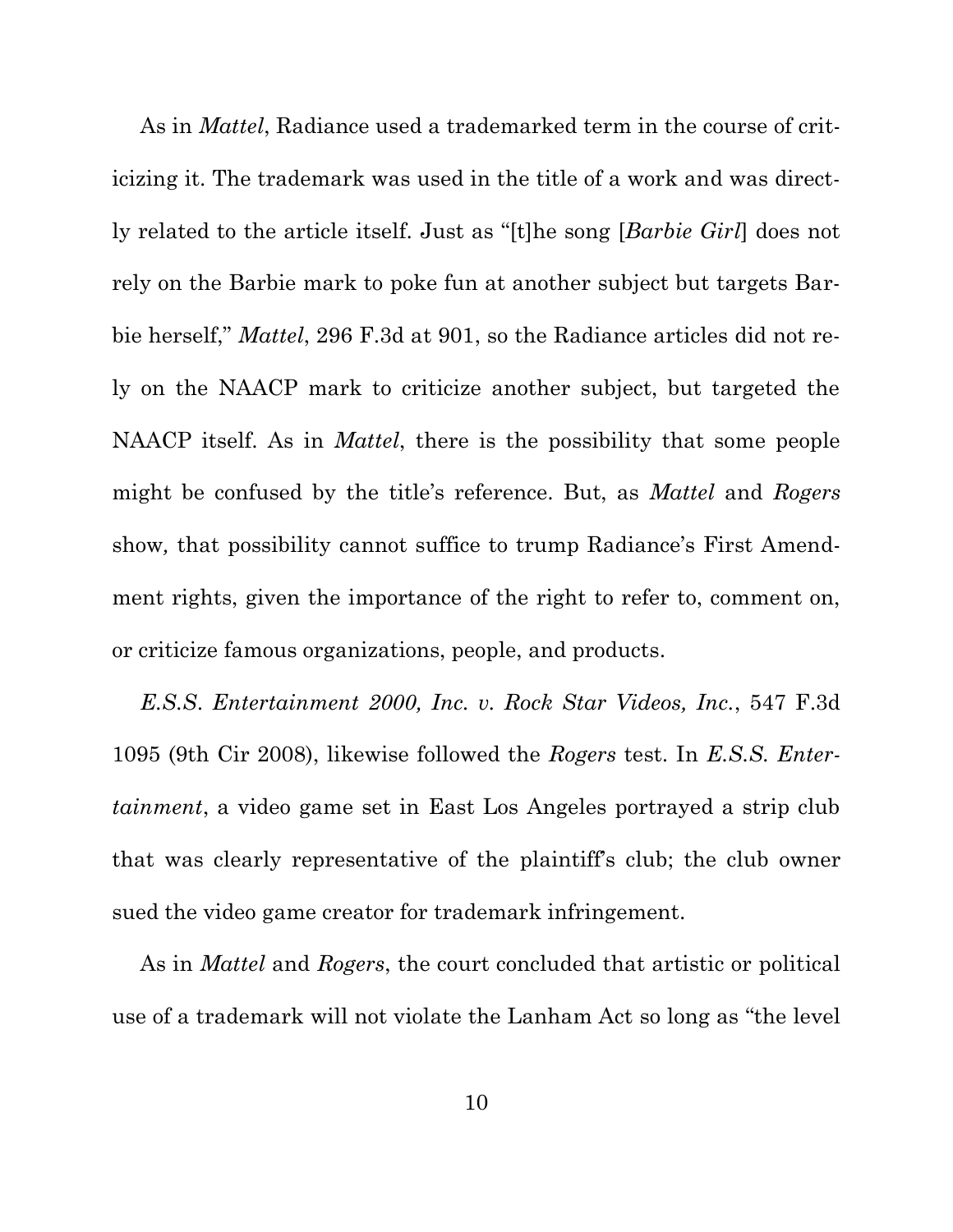of relevance [to the underlying work is] merely . . . above zero." *Id.* at 1100. And though "the Game is not 'about' the [club] the way that Barbie Girl was about Barbie," the court held, "given the low threshold the Game must surmount, that fact is hardly dispositive." *Id.* Because the neighborhood that the game was trying to recreate was "relevant to Rockstar's artistic goal," Rockstar had the right to "recreate a critical mass of the businesses and buildings that constitute it" by "includ[ing] a strip club that [was] similar in look and feel" to the plaintiff's club. *Id.*

As with the defendants' speech in *Rogers*, *Mattel*, and *E.S.S. Entertainment*, Radiance's use of NAACP's trademark in the title of an article was directly relevant to the article's political goal and did not explicitly mislead as to the source or content of the article. At most it led some people to briefly misunderstand what "NAACP" stood for—but the risk of misunderstanding the title was present in *Rogers* and *Mattel* as well, and the Second and Ninth Circuits held that this risk was not enough to justify restricting defendants' speech.

*Rogers*, *Mattel*, and *E.S.S. Entertainment* show that the First Amendment broadly protects cultural reference, commentary, criticism,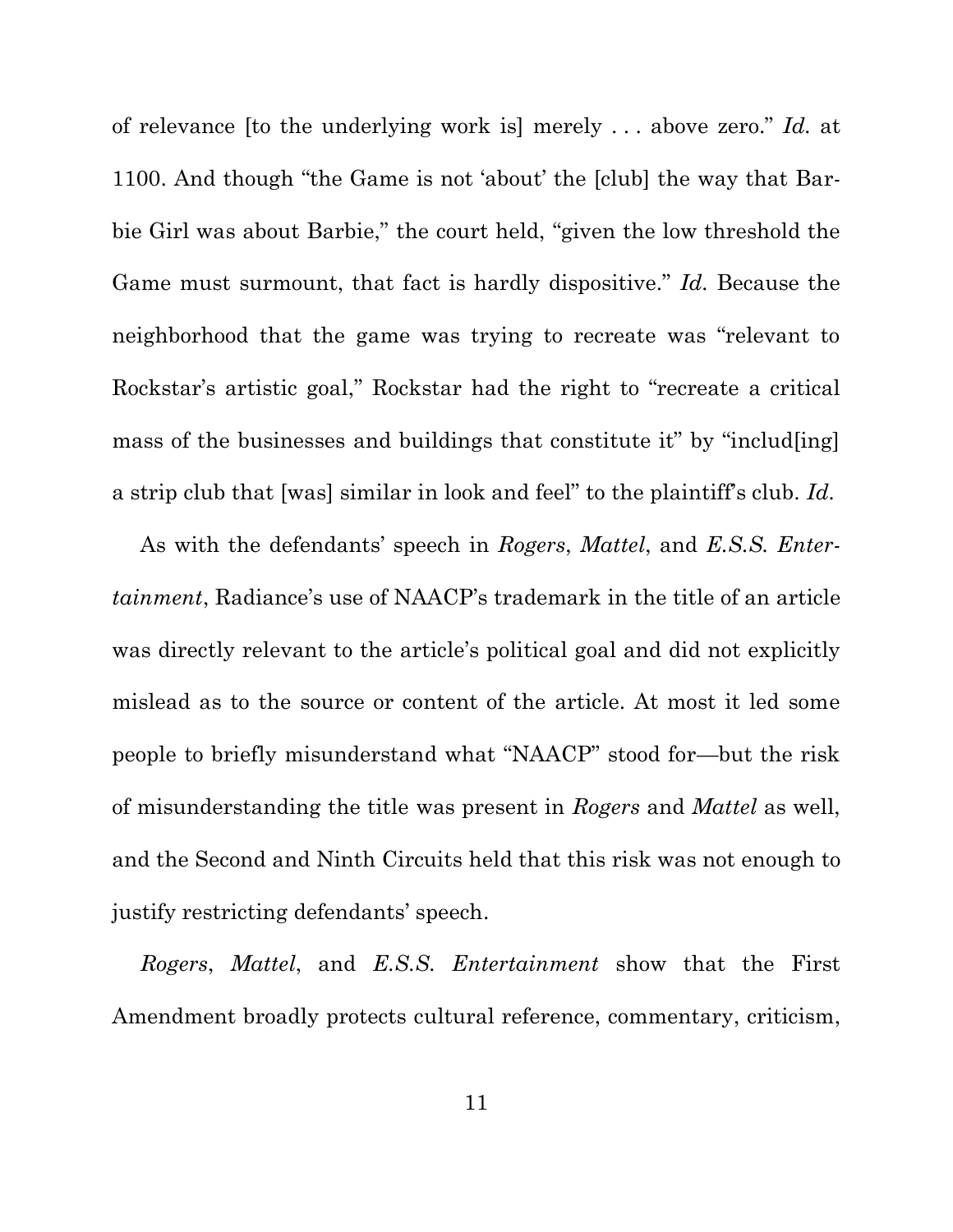and parody, including when such speech uses another's trademark. The district court thus erred in viewing the possibility of some consumer confusion as trumping Radiance's free speech rights. The district court likewise erred in admitting the expert report presented by NAACP, given that, under these precedents, the report's assertions are irrelevant.

And the Second and Ninth Circuit's analyses in *Rogers*, *Mattel*, and *E.S.S. Entertainment* are sound. To be sure, in any group of potential viewers or listeners, some people might not think hard about what is being said and might thus reach the wrong conclusion. But in most situations, a brief further review will clear things up. "[M]ost consumers are well aware that they cannot judge a book solely by its title any more than by its cover." *Rogers,* 875 F.2d at 1000. And even if there is some risk of consumer confusion, that cannot justify interfering with the First Amendment rights of artists, social commentators, and political commentators.

These precedents also show that the First Amendment protects the expressive use of others' trademarks for cultural or historical reference, commentary, criticism, *or* parody. The use of "National Association for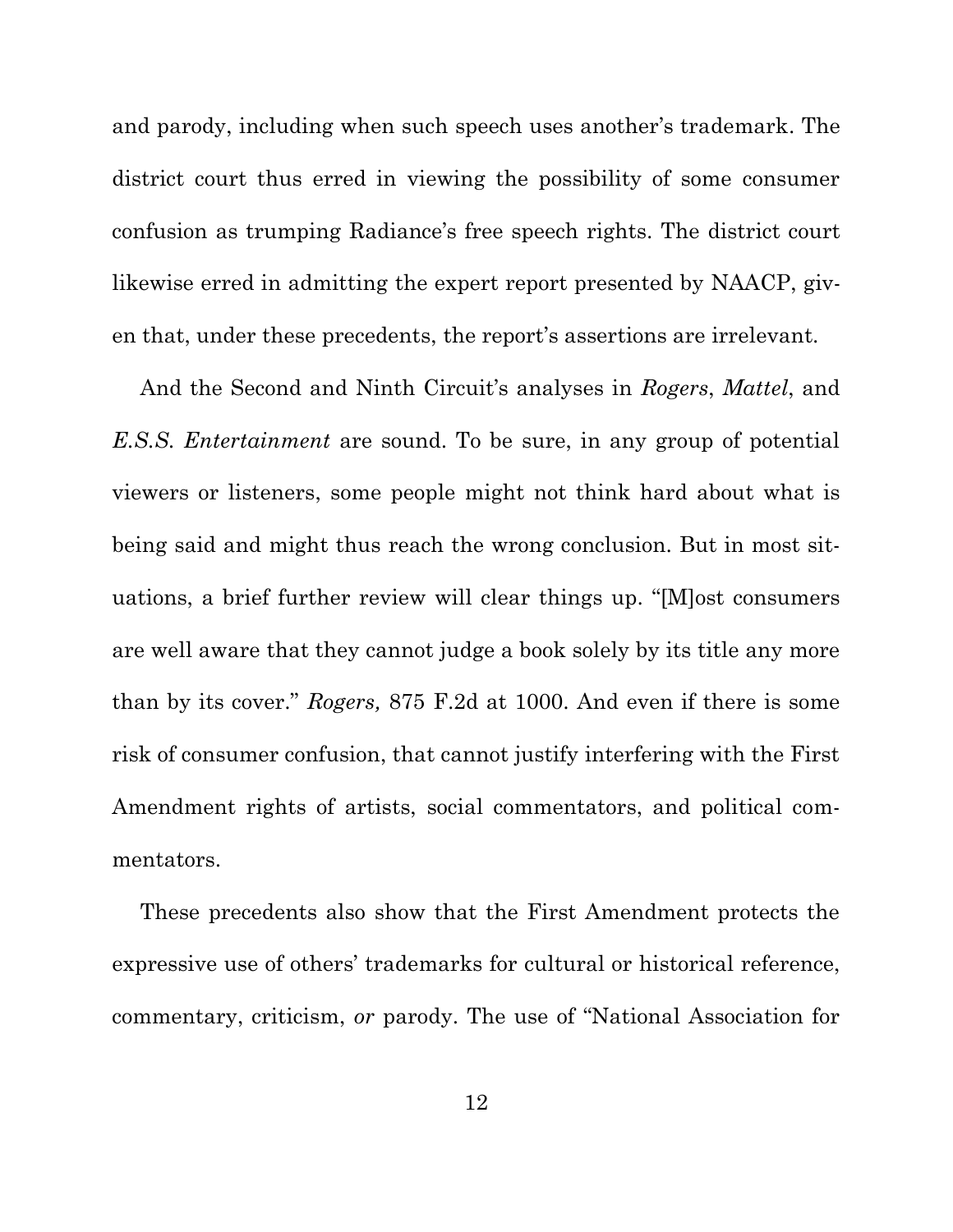the Abortion of Colored People" as a mocking decoding of "NAACP" was indeed "parody," "defined as 'a simple form of entertainment conveyed by juxtaposing the irreverent representation of the trademark with the idealized image created by the mark's owner.'" *People for Ethical Treatment of Animals v. Doughney*, 263 F.3d 359, 366 (4th Cir. 2001). "[E]ntertainment" need not arouse laughter or light-hearted pleasure; some political criticism can entertain precisely by being caustic. *See, e.g.*, ROSEMARIE OSTLER, SLINGING MUD: RUDE NICKNAMES, SCURRILOUS SLOGANS, AND INSULTING SLANG FROM TWO CENTURIES OF AMERICAN POL-ITICS (2011).

But even if the article title was not parody but was commentary or criticism, it should be protected. "Ginger and Fred," for instance, was a constitutionally protected reference to Rogers and Astaire but not a parody of them. And more broadly, political criticism must be at least as protected as humor and entertainment; indeed, when the Lanham Act expressly discusses "parodying," in 15 U.S.C.  $\S 1125(c)(3)(A)(ii)$  (in the dilution section), it treats parodying on par with "criticizing[] or commenting upon" the mark.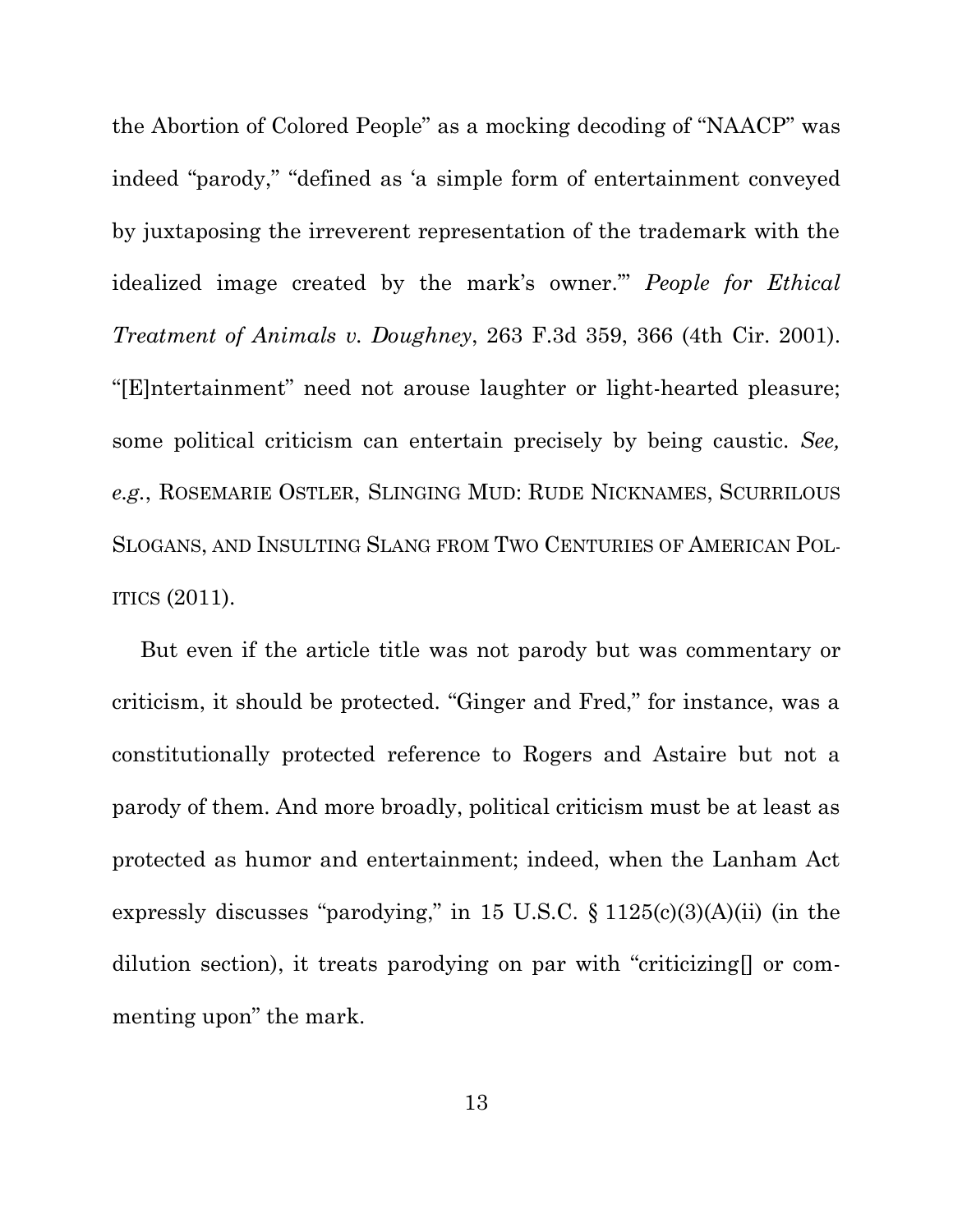<span id="page-18-0"></span>**II. Radiance's Use of the Term "NAACP" in an Article Title Was Not Trademark Dilution.**

## <span id="page-18-1"></span>**A. Radiance's Speech Was a "Noncommercial Use" and Thus Expressly Exempted from Trademark Dilution Actions.**

Beyond its mistaken finding of confusion, the court below also mistakenly found trademark dilution by failing to apply the exceptions laid out in 15 U.S.C. § 1125(c)(3).

To begin with, § 1125(c)(3) expressly exempts "any noncommercial use" of a trademark from Lanham Act action. As the Ninth Circuit held in *Mattel*, "'[n]oncommercial use' refers to a use that consists entirely of noncommercial, or fully constitutionally protected, speech," 296 F.3d at 905—which is to say, speech that "does more than propose a commercial transaction," *id.* at 906. As a result, the Ninth Circuit held that the *Barbie Girl* song, though distributed for profit, constituted a "noncommercial use" of the Barbie trademark.

Likewise, this Court has stated that Congress "did not intend for trademark laws to impinge the First Amendment rights of critics and commentators"; one First Amendment protection within "[t]he dilution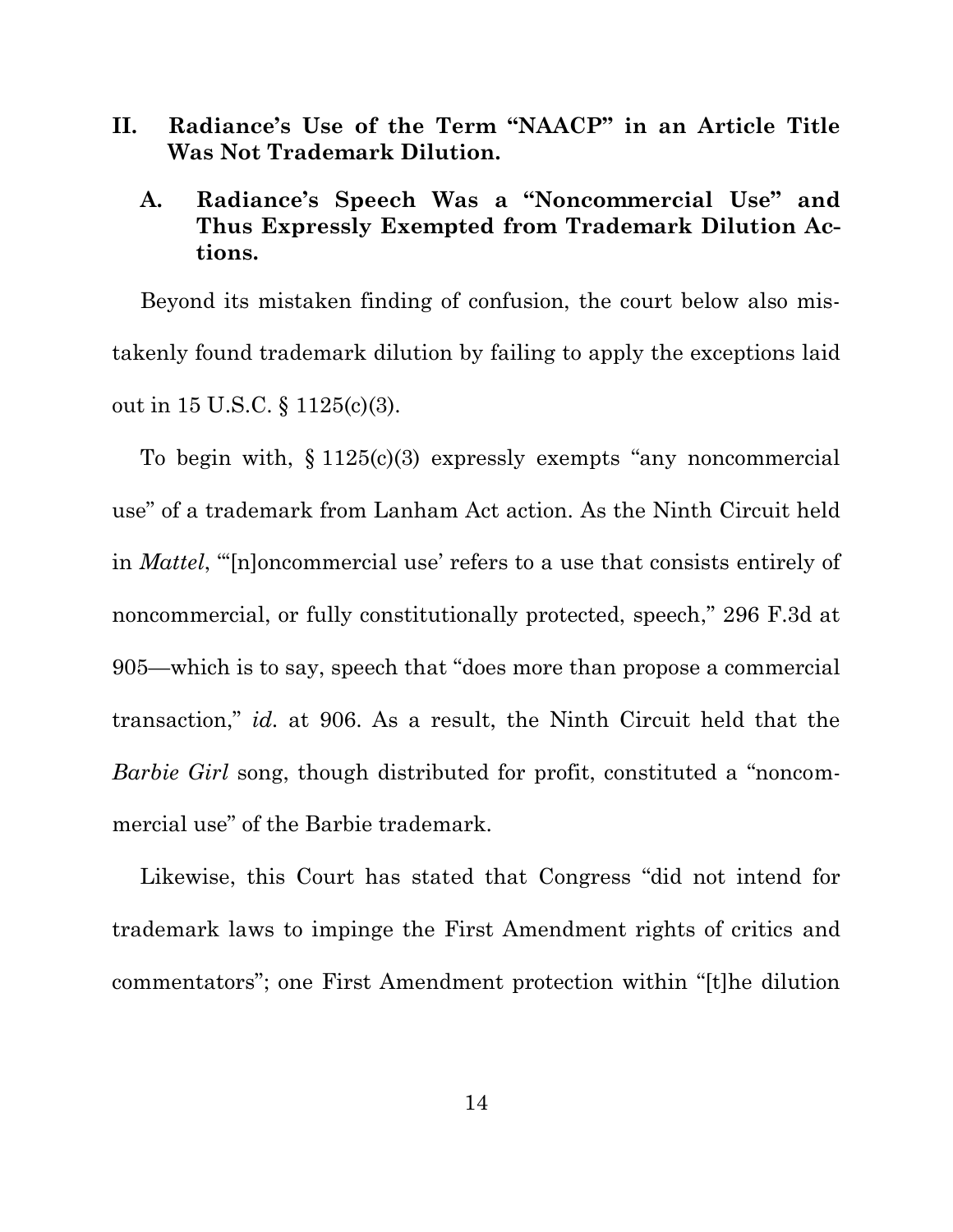statute" is that Congress "incorporate[d] the concept of 'commercial' speech from the 'commercial speech' doctrine," *i.e.*, "speech proposing a commercial transaction," into the "noncommercial use" exception. *Lamparello v. Falwell*, 420 F.3d 309, 313-14 (4th Cir. 2005) (citations omitted). The "noncommercial use" exception thus limits the dilution cause of action to commercial advertising (which does propose a commercial transaction), and excludes fully protected speech, even when that speech—like most speech in newspapers, magazines, films, songs, and similar media—is distributed with an eye towards raising money.

*Mattel* offered a detailed explanation for why this interpretation of "noncommercial use" is correct. Reading the "noncommercial use" exception as limited to non-money-making media, the court held, "would . . . create a constitutional problem, because it would leave the FTDA [the Federal Trademark Dilution Act] with no First Amendment protection for dilutive speech other than comparative advertising and news reporting." 296 F.3d at 904. But this First Amendment difficulty can be avoided because the FTDA's legislative history suggests that "'[n]oncommercial use' refers to a use that consists entirely of noncommercial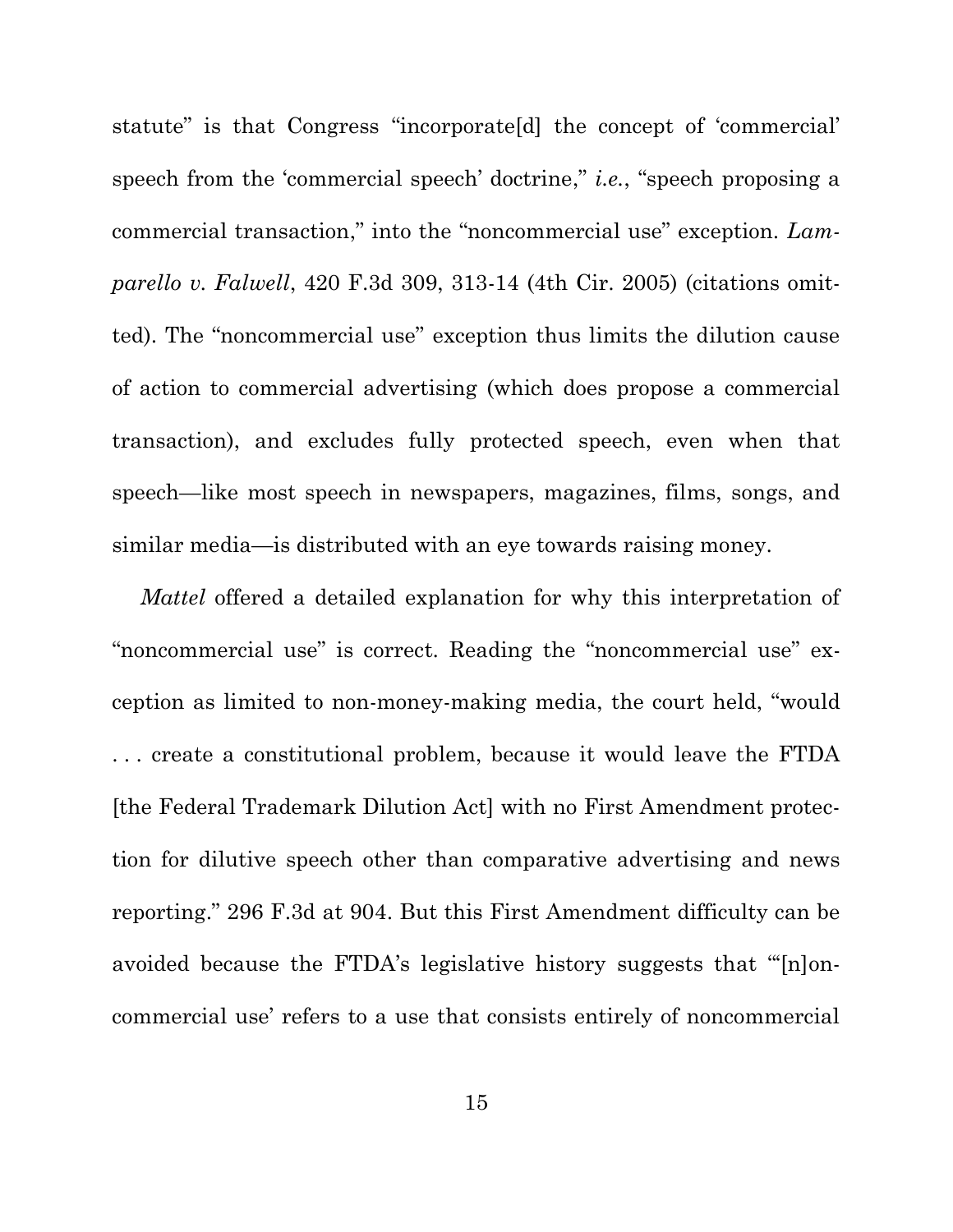. . . speech" in the sense that "noncommercial speech" is used in First

Amendment doctrine, *id*. at 905:

The FTDA's section-by-section analysis presented in the House and Senate suggests that the bill's sponsors relied on the "noncommercial use" exemption to allay First Amendment concerns. H.R. Rep. No. 104-374, at 8, *reprinted in* 1995 U.S.C.C.A.N. 1029, 1035 (the exemption "expressly incorporates the concept of 'commercial' speech from the *'commercial speech' doctrine*, and proscribes dilution actions that seek to enjoin use of famous marks in 'non-commercial' uses (such as consumer product reviews)"); 141 Cong. Rec. S19306-10, S19311 (daily ed. Dec. 29, 1995) (the exemption "is consistent with existing case law[, which] recognize[s] that the use of marks in certain forms of artistic and expressive speech is protected by the First Amendment"). At the request of one of the bill's sponsors, the section-by-section analysis was printed in the Congressional Record. Thus, we know that this interpretation of the exemption was before the Senate when the FTDA was passed, and that no senator rose to dispute it.

Id. at 905-06 (emphasis added, some citations omitted). And this analy-

sis is entirely consistent with this Court's reasoning in *Lamparello*.

The articles about the NAACP that Radiance posted were not "commercial speech" aimed at "proposing a commercial transaction." They were political advocacy aimed at communicating Radiance's views about the NAACP. That they appeared on a site that aimed to raise money for Radiance is irrelevant for purposes of dilution law, just as *Barbie Girl*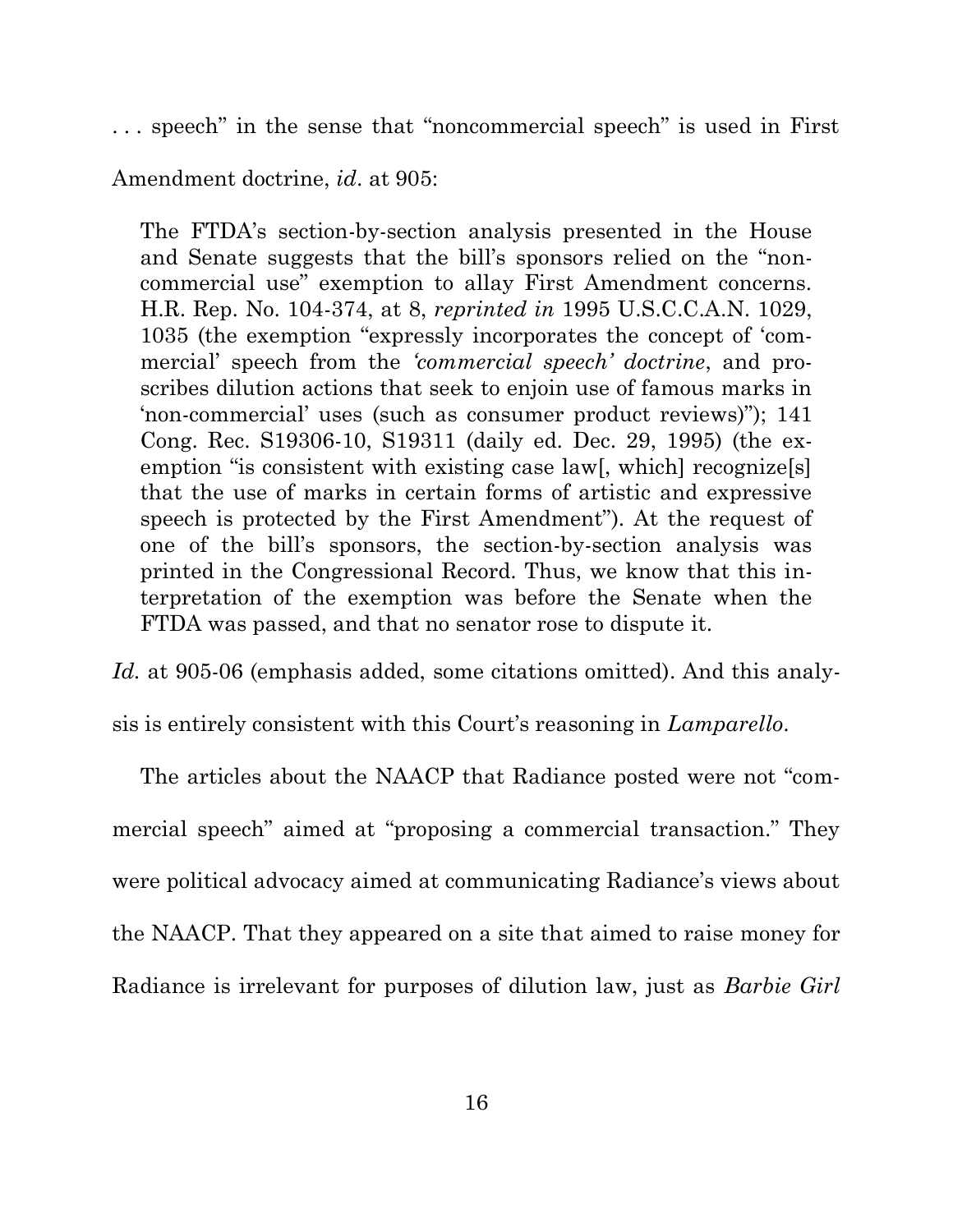being a commercially distributed song—and most movies, newspapers, magazines, and books being aimed at making money—is irrelevant for purposes of dilution law.

### <span id="page-21-0"></span>**B. Radiance's Speech Was Not Actionable Dilution Because It Was Exempted Commentary and Criticism.**

Under  $\S 1125(c)(3)(A)(ii)$  any use of a trademark is protected against a dilution claim if it is "identifying and parodying, criticizing, or commenting upon the famous mark owner or the goods or services of the famous mark owner." Radiance used the NAACP's trademark to criticize the practices of the organization and to comment on how abortion affects the African-American community. Such uses are therefore exempted under  $§ 1125(c)(3)(A)(ii)$ .

Indeed, exceptions for commentary and criticism, such as those laid out for copyright infringement in 17 U.S.C. § 107, are a "First Amendment protection[]." *See Harper & Row, Publishers, Inc. v. Nation Enters.,* 471 U.S. 539 (2007) (discussing "the First Amendment protections already embodied in . . . the latitude for . . . comment traditionally afforded by fair use"). Likewise, the exception for "parodying, criticizing,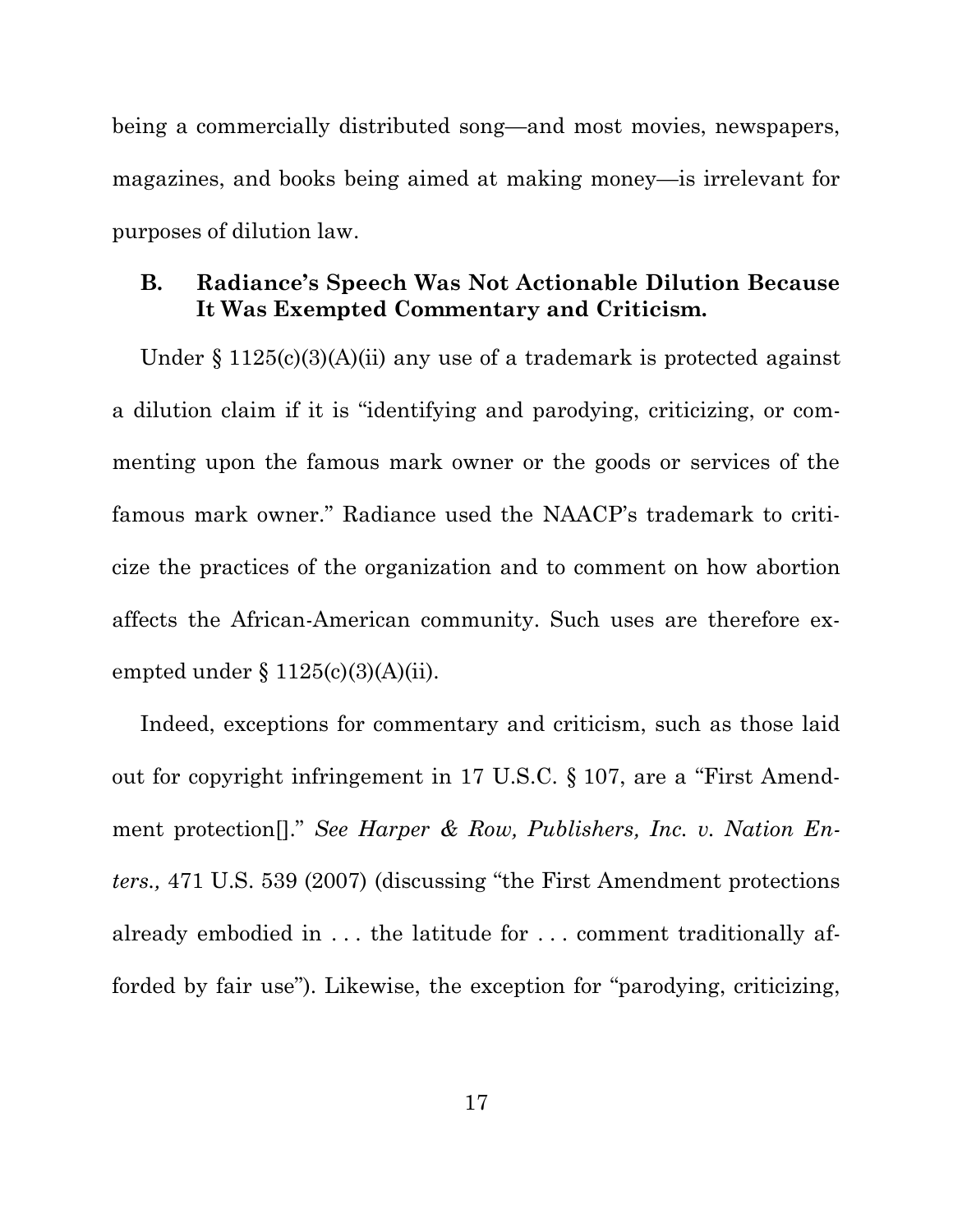or commenting" in  $\S 1125(c)(3)(A)(ii)$ —a close analog to the exception "for purposes such as criticism [or] comment" in 17 U.S.C.  $\S 107$ —is also an important First Amendment protection. In this instance, and even independently of the "noncommercial use" exception, the § 1125(c)(3)(A)(ii) exception protects Radiance's rights to use NAACP's mark to criticize what Radiance sees as NAACP's improper stance on abortion.

#### **CONCLUSION**

<span id="page-22-0"></span>*Amici* ask that this court follow *Rogers*, *Mattel*, and *E.S.S*. *Entertainment*—as well as the plain meaning of  $\S 1125(c)(3)(A)(i)$ -(ii)—and conclude that Radiance's uses of the NAACP marks constituted neither infringement by confusion nor infringement by dilution.

Respectfully Submitted,

s/ Eugene Volokh

Attorney for *Amici Curiae* Electronic Frontier Foundation and the ACLU of Virginia October 11, 2014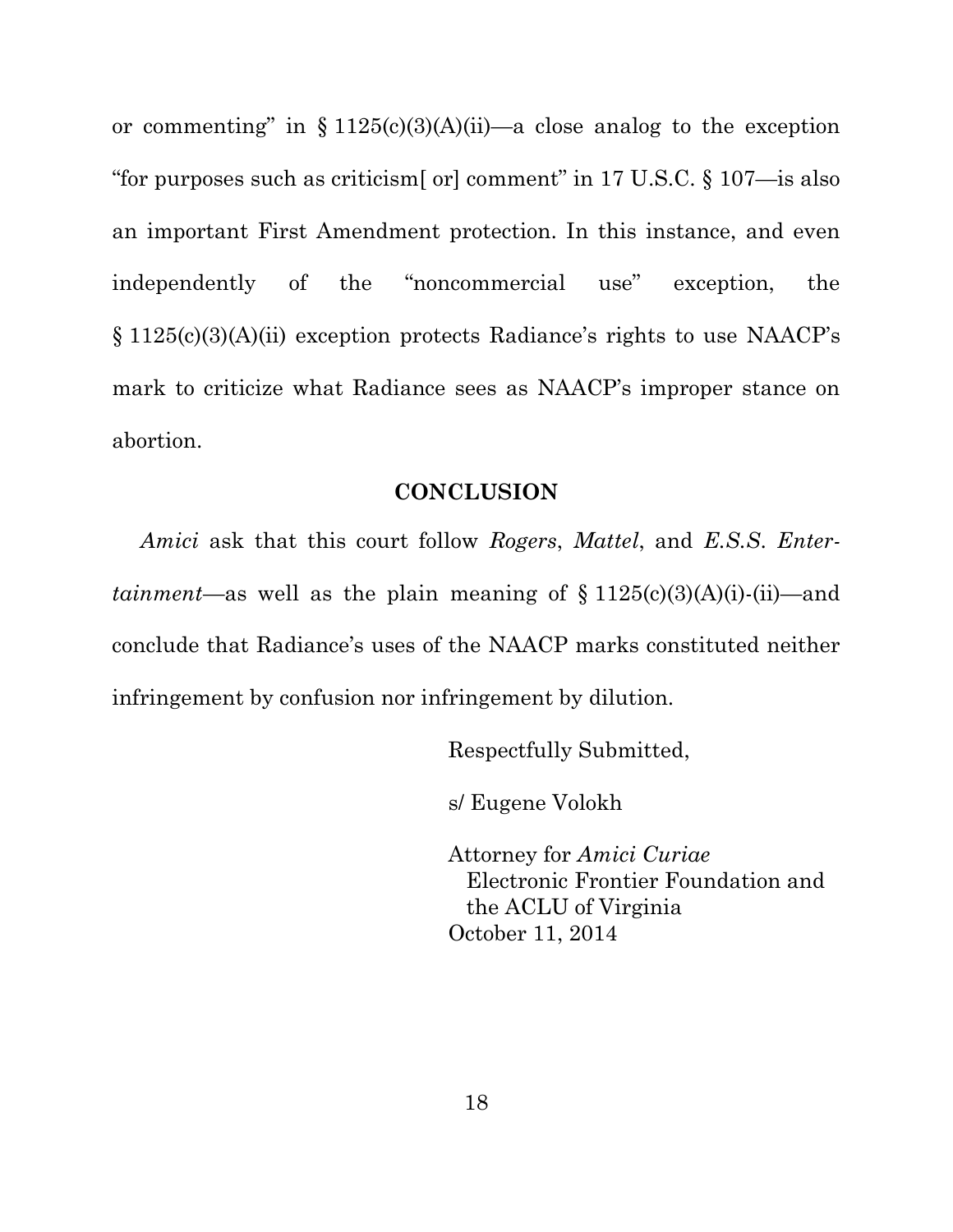### **CERTIFICATE OF COMPLIANCE**

<span id="page-23-0"></span>1. This brief complies with the type-volume limitation of Fed. R. App. P.  $28.1(e)(2)$  or  $32(a)(7)(B)$  because this brief contains 3,294 words, excluding the parts of the brief exempted by Fed. R. App. P.  $32(a)(7)(B)(iii)$ .

2. This brief complies with the typeface requirements of Fed. R. App. P. 32(a)(5) and the type style requirements of Fed. R. App. P. 32(a)(6) because this brief has been prepared in a proportionally spaced typeface using Microsoft Word 2010 in 14 point Century Schoolbook font.